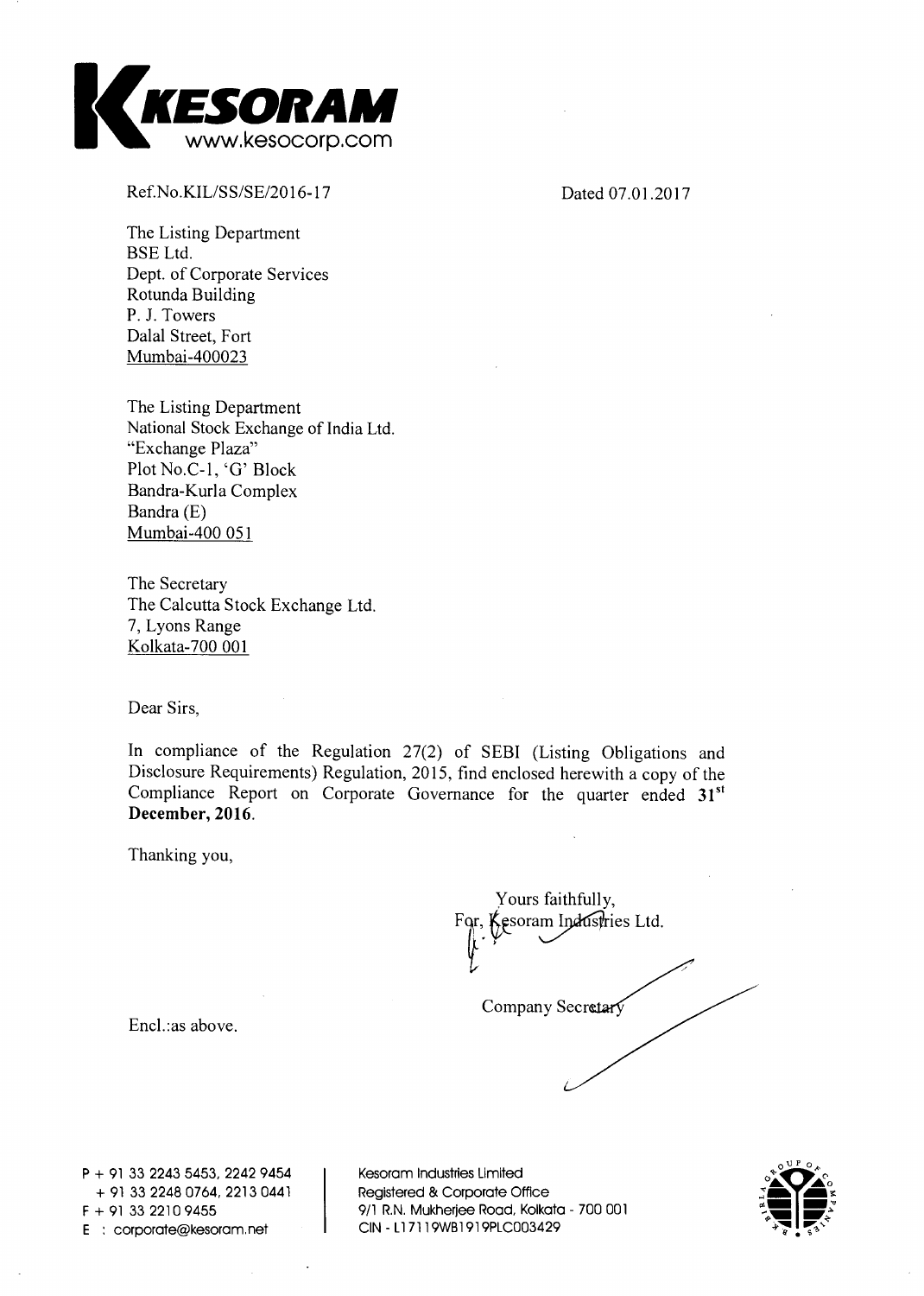

1. Name of Listed Entity **KESORAM INDUSTRIES LIMITED** 

2. Quarter & Half Year ending **DECEMBER, 2016** 

|                           | I. Composition of Board of Directors |                                    |                                                                                                        |                                                               |                             |                                                                                                                                                    |                                                                                                                                                                          |                                                                                                                                                                                                                   |
|---------------------------|--------------------------------------|------------------------------------|--------------------------------------------------------------------------------------------------------|---------------------------------------------------------------|-----------------------------|----------------------------------------------------------------------------------------------------------------------------------------------------|--------------------------------------------------------------------------------------------------------------------------------------------------------------------------|-------------------------------------------------------------------------------------------------------------------------------------------------------------------------------------------------------------------|
| Title<br>(Mr. $/$<br>Ms.) | Name of the Director                 | PAN <sup>\$</sup> & DIN            | Category<br>(Chairperson/E<br>xecutive/Non-<br>Executive/<br>Independent/<br>Nominee) <sup>&amp;</sup> | Date of<br>Appointment<br>in the current<br>tem<br>/cessation | Tenure*                     | No of<br>Directorship<br>in listed<br>entities<br>including this<br>listed entity<br>(Refer<br>Regulation<br>$25(1)$ of<br>Listing<br>Regulations) | Number of<br>memberships<br>in Audit/<br>Stakeholder<br>Committee(s)<br>including this<br>listed entity<br>(Refer<br>Regulation<br>$26(1)$ of<br>Listing<br>Regulations) | No of post of<br>Chairperson<br>in Audit/<br>Stakeholder<br>Committee<br>held in listed<br>entities<br>including<br>this listed<br>entity<br>(Refer<br>Regulation<br>$26(1)$ of<br>Listing<br><b>Regulations)</b> |
| Mr.                       | <b>Basant Kumar Birla</b>            | DIN-00055856<br>PAN-<br>AEKPB3110L | Chairman /<br>Non-Executive /<br>Non<br>Independent                                                    | 28.07.2016                                                    |                             | 5                                                                                                                                                  | None                                                                                                                                                                     | None                                                                                                                                                                                                              |
| Mrs.                      | Manjushree Khaitan                   | DIN-00055898<br>PAN-<br>AGFPK0198L | Vice-<br>Chairperson<br>/Executive                                                                     | 05.02.2013                                                    |                             | $\mathbf{2}$                                                                                                                                       | None                                                                                                                                                                     | None                                                                                                                                                                                                              |
| Mr.                       | Amitabha<br>Jugalkishore Ghosh       | DIN-00055962<br>PAN-<br>AAFPG7411C | Independent/<br>Non-Executive                                                                          | 08.07.2014                                                    | 29 months<br>and 23<br>days | 4                                                                                                                                                  | $\overline{2}$                                                                                                                                                           | 3                                                                                                                                                                                                                 |
| Mr.                       | Vinay Sah                            | DIN-02425847<br>PAN-<br>AFBPS4740M | Non Executive/<br>Nominee                                                                              | 03.11.2011                                                    |                             | 1                                                                                                                                                  | $\overline{2}$                                                                                                                                                           | None                                                                                                                                                                                                              |
| Mr.                       | Kashi Prasad<br>Khandelwal           | DIN-00748523<br>PAN-<br>AETPK9443E | Independent/<br>Non-Executive                                                                          | 08.07.2014                                                    | 29 months<br>and 23<br>days | 3                                                                                                                                                  | 5                                                                                                                                                                        | None                                                                                                                                                                                                              |
| Mr.                       | Sudip Banerjee                       | DIN-05245757<br>PAN-<br>AANPB2951Q | Independent/<br>Non-Executive                                                                          | 08.07.2014                                                    | 29 months<br>and 23<br>days | $\overline{2}$                                                                                                                                     | 1                                                                                                                                                                        | None                                                                                                                                                                                                              |
| Mr.                       | Lee Seow Chuan                       | DIN-02696217<br>PAN-N.A.           | Independent/<br>Non-Executive                                                                          | 12.12.2015                                                    | 12<br>months19<br>days      | 1                                                                                                                                                  | 1                                                                                                                                                                        | None                                                                                                                                                                                                              |
| Mr.                       | <b>Tridib Kumar Das</b>              | DIN-01063824<br>PAN-<br>AGFPD1367E | Executive<br><b><i>Mhole</i></b> time<br>Director/ CFO                                                 | 01.04.2016                                                    |                             | $\mathbf{1}$                                                                                                                                       | 1                                                                                                                                                                        | None                                                                                                                                                                                                              |

\$ PAN number of any director would not be displayed on the website of Stock Exchange

& Category of directors means Executive/Non-executive/Independent/Nominee. if a Director fits into more than one category write all categories separating them with hyphen

\* to be filled only for Independent Director. Tenure would mean total period from which Independent Director is serving on Board of Directors of the listed entity in continuity without any cooling off period.

\*\* For the purpose of clarity, a Director counted as Chairman/Chairperson of a Committee has not been again counted as a Member of the Committee in which he/she is a counted Chairman/Chairperson.

P + 91 33 2243 5453, 2242 9454

Kesoram Industries Limited

+ 91 33 2248 0764, 2213 0441

Registered & Corporate Office F + 91 33 2210 9455 9/1 R.N. Mukherjee Road, Kolkata - 700 001 E : corporate@kesoram.net CIN - Ll 7119WB1919PLC003429



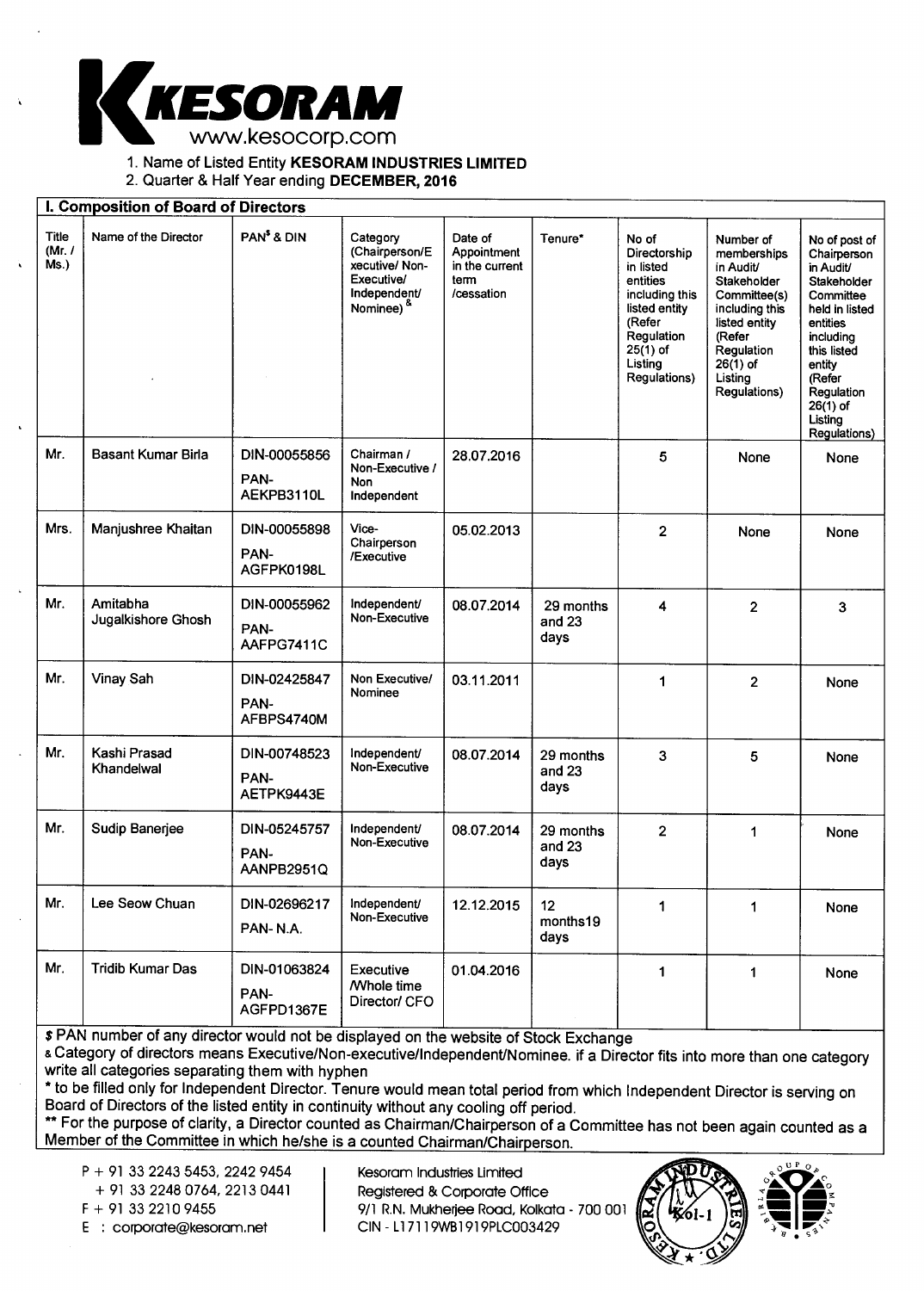

## **II. Composition of Committees**

| <b>Name of Committee</b>                        | Name of Committee members                                                                               | Category (Chairperson/Executive/Non-<br>Executive/independent/Nominee) \$                                                                                                     |
|-------------------------------------------------|---------------------------------------------------------------------------------------------------------|-------------------------------------------------------------------------------------------------------------------------------------------------------------------------------|
| 1. Audit Committee                              | Amitabha Jugalkishore Ghosh<br>Kashi Prasad Khandelwal<br>Lee Seow Chuan<br>Sudip Banerjee<br>Vinay Sah | Chairperson of Committee / Independent/ Non-<br>Executive<br>Independent/ Non-Executive<br>Independent/ Non-Executive<br>Independent/ Non-Executive<br>Non-Executive/ Nominee |
| 2. Nomination & Remuneration Committee          | Amitabha Jugalkishore Ghosh<br>Kashi Prasad Khandelwal<br>Vinay Sah                                     | Chairperson of Committee / Independent/ Non-<br>Executive<br>Independent/ Non-Executive<br>Non-Executive/Nominee                                                              |
| 3. Risk Management Committee (if<br>applicable) | <b>N.A.</b>                                                                                             | N.A.                                                                                                                                                                          |
| 4. Stakeholders Relationship Committee          | Amitabha Jugalkishore Ghosh                                                                             | Chairperson of Committee /Independent/ Non-<br>Executive                                                                                                                      |
|                                                 | Vinay Sah                                                                                               | Non-Executive/Nominee                                                                                                                                                         |
|                                                 | Kashi Prasad Khandelwal                                                                                 | Independent/ Non-Executive                                                                                                                                                    |
|                                                 | <b>Tridib Kumar Das</b>                                                                                 | Whole time Director/Executive/CFO                                                                                                                                             |

\$ Category of directors means Executive/Non-executive/Independent/Nominee. if a Director fits into more than one category write all categories separating them with hyphen

## **III. Meeting of Board of Directors**

| Date(s) of Meeting (if any) in the<br>previous quarter | Date(s) of Meeting (if any) in<br>the relevant quarter | Maximum gap between any two consecutive<br>meetings (in number of days) |
|--------------------------------------------------------|--------------------------------------------------------|-------------------------------------------------------------------------|
| 11.08.2016                                             | 09.11.2016                                             | 89 days (excluding both the days)                                       |
|                                                        | 06.12.2016                                             |                                                                         |

# **IV. Meeting of Committees**

| Date(s) of meeting of the<br>committee in the relevant<br>quarter | Whether requirement<br>of Quorum met<br>(details) | Date(s) of meeting of the<br>committee in the<br>previous quarter | Maximum gap between any two<br>consecutive meetings (in number of<br>days)* |
|-------------------------------------------------------------------|---------------------------------------------------|-------------------------------------------------------------------|-----------------------------------------------------------------------------|
| <b>Audit Committee</b>                                            |                                                   |                                                                   |                                                                             |
| 09.11.2016                                                        | Yes                                               | 11.08.2016                                                        | 89 days (excluding both the days)                                           |

•This information has to be mandatorily be given for audit committee, for rest of the committees giving this information is optional

- P + 91 33 2243 5453, 2242 9454
- + 91 33 2248 0764, 2213 0441

Kesoram Industries Limited Registered & Corporate Office F + 91 33 2210 9455 9/1 R.N. Mukherjee Road, Kolkata - 700 001 E : corporate@kesoram.net CIN - Ll 7119WB1919PLC003429